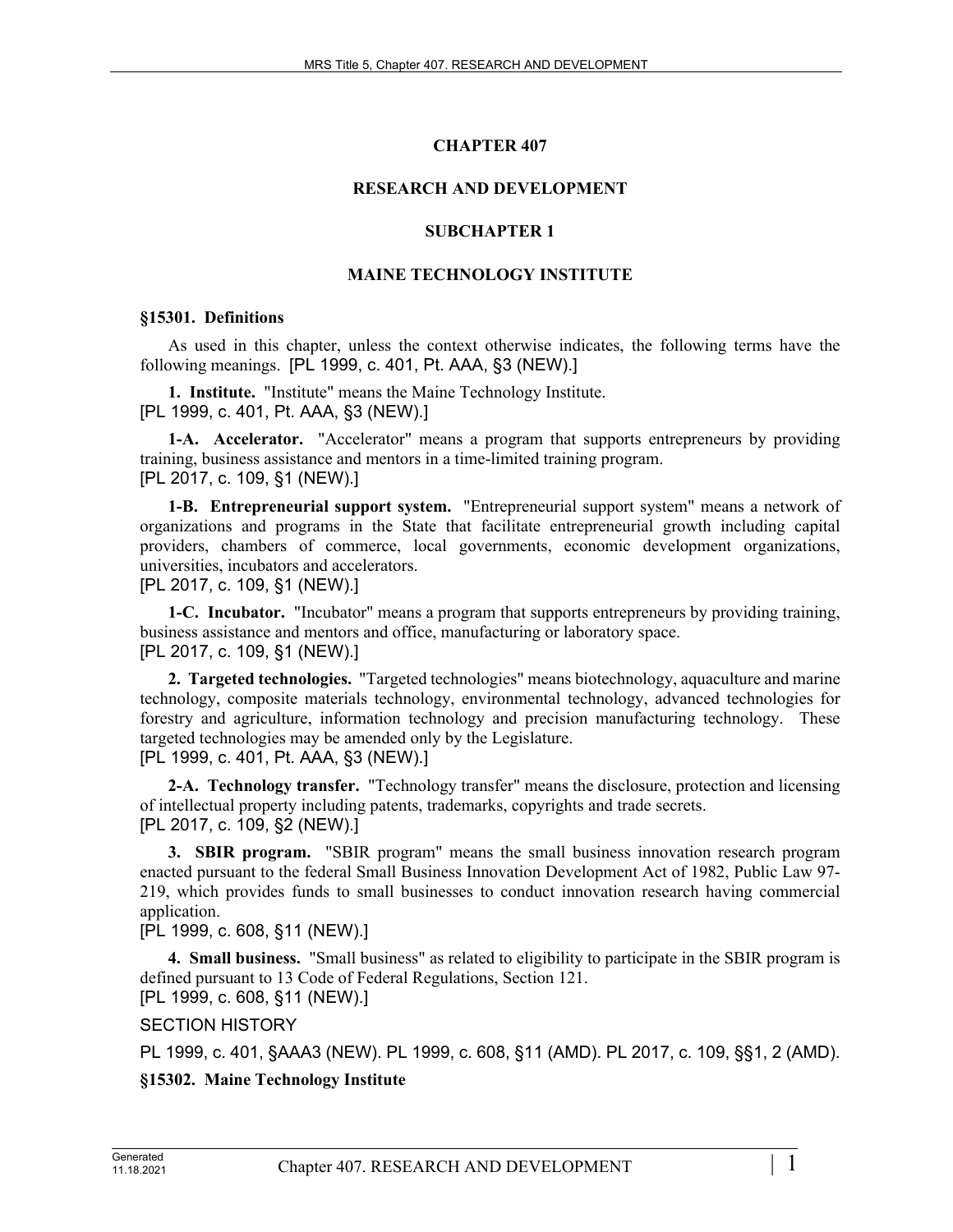**1. Establishment.** The Maine Technology Institute, as established in section 12004‑G, subsection 33‑D, is a nonprofit corporation with public and charitable purposes. The duties, activities and operations of the institute are within the provisions of the federal Internal Revenue Code, Section 501(c)(3).

## [PL 1999, c. 401, Pt. AAA, §3 (NEW).]

**2. Purpose.** The institute, through a public and private partnership, shall encourage, promote, stimulate and support research and development activity leading to the commercialization of new products and services in the State's technology-intensive industrial sectors to enhance the competitive position of those sectors and increase the likelihood that one or more of the sectors will support clusters of industrial activity and to create new jobs for Maine people. The institute is one element of the State's economic development strategy and will contribute to the long-term development of a statewide research, development and product deployment infrastructure.

[PL 1999, c. 401, Pt. AAA, §3 (NEW).]

**3. Board of Directors of the Maine Technology Institute.** The institute is governed and all of its powers exercised by a board of directors, referred to in this chapter as the "board," consisting of 13 voting members and 2 nonvoting members.

A. The Governor shall appoint 10 voting directors, 8 of whom must be representatives of targeted technologies. The other 2 directors must have demonstrated significant experience in finance, lending or venture capital. In making the appointments from targeted technologies, the Governor shall consider recommendations submitted by representatives of targeted technology sectors. Directors of the board appointed by the Governor are entitled to receive reimbursement at the legislative rate for necessary expenses for their attendance at authorized meetings of the board. [PL 2005, c. 425, §19 (AMD).]

B. The Commissioner of Economic and Community Development or the commissioner's designee, the President of the Maine Community College System or the president's designee and the Chancellor of the University of Maine System or the chancellor's designee are ex officio voting directors. [PL 1999, c. 541, §1 (AMD); PL 2003, c. 20, Pt. OO, §2 (AMD); PL 2003, c. 20, Pt. OO, §4 (AFF).]

C. The Director of the Governor's Office of Policy Innovation and the Future or the director's designee is an ex officio nonvoting director. [PL 2019, c. 343, Pt. D, §10 (AMD).]

D. The Maine Technology Institute Director is a nonvoting director. [PL 1999, c. 401, Pt. AAA, §3 (NEW).]

[PL 2019, c. 343, Pt. D, §10 (AMD).]

**4. Terms.** Directors of the board appointed by the Governor are appointed for 3-year terms. The terms of the initial appointments are staggered as follows: Three are one-year terms, 3 are 2-year terms and 3 are 3-year terms. Those directors may serve no more than 2 consecutive terms. Directors who serve on the board by virtue of their offices serve terms coincident with their terms in office. [PL 1999, c. 401, Pt. AAA, §3 (NEW).]

**5. Chair; vice-chair; secretary; treasurer.** The board shall elect a chair, a vice-chair, a secretary and a treasurer from among its members. Each officer serves for a one-year term and is eligible for reelection.

[PL 1999, c. 401, Pt. AAA, §3 (NEW).]

**6. President.** The Maine Technology Institute Director at the Department of Economic and Community Development serves as president of the institute upon confirmation by the board. Once every 2 years, the Governor shall submit the Maine Technology Institute Director's name to the board for reappointment. Reappointment is subject to confirmation by the board. The president shall: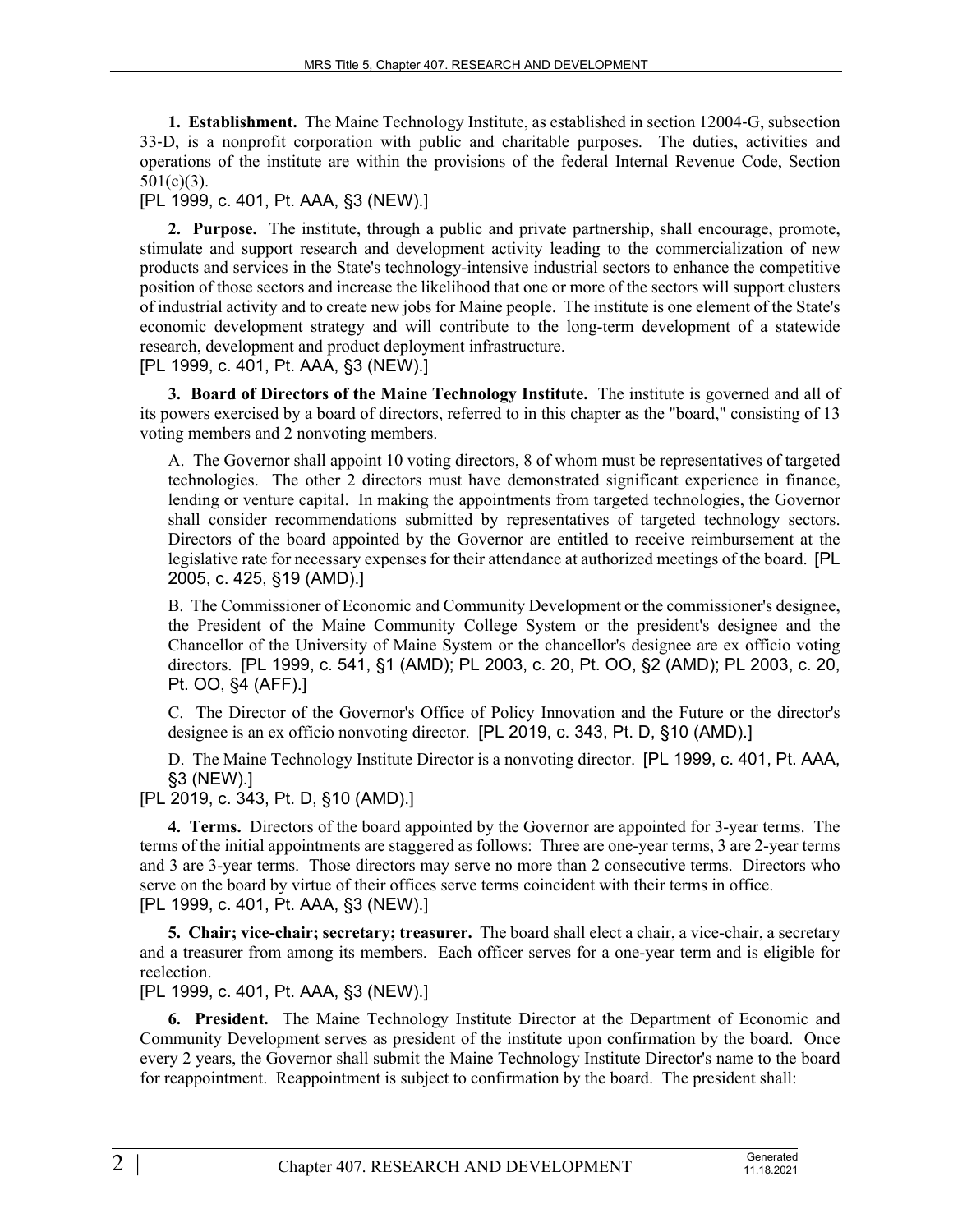A. Serve as the liaison between the board and the targeted technology boards; [PL 1999, c. 401, Pt. AAA, §3 (NEW).]

B. Manage the institute's programs, services and staff; and [PL 1999, c. 401, Pt. AAA, §3 (NEW).]

C. Perform other duties the board considers appropriate. [PL 1999, c. 401, Pt. AAA, §3 (NEW).] [PL 1999, c. 401, Pt. AAA, §3 (NEW).]

**7. Quorum.** A majority of the voting directors constitutes a quorum. [PL 1999, c. 401, Pt. AAA, §3 (NEW).]

**8. Executive committee.** The board may elect an executive committee of not fewer than 6 members who, in intervals between meetings of the board, may transact such business of the institute as the board may authorize from time to time.

[PL 1999, c. 401, Pt. AAA, §3 (NEW).]

**9. Annual report.** By December 15th of each year, the institute shall provide an annual report, with audited financial reports, on its activities to the joint standing committee or joint select committee of the Legislature having jurisdiction over research and development matters. [PL 2001, c. 562, §1 (AMD).]

**10. Independent evaluation.** 

[PL 2009, c. 337, §8 (RP).]

SECTION HISTORY

PL 1999, c. 401, §AAA3 (NEW). PL 1999, c. 541, §1 (AMD). PL 2001, c. 562, §1 (AMD). PL 2003, c. 20, §OO2 (AMD). PL 2003, c. 20, §OO4 (AFF). PL 2005, c. 425, §19 (AMD). PL 2007, c. 466, Pt. B, §2 (AMD). PL 2009, c. 337, §8 (AMD). PL 2011, c. 655, Pt. EE, §11 (AMD). PL 2011, c. 655, Pt. EE, §30 (AFF). PL 2019, c. 343, Pt. D, §10 (AMD).

#### **§15302-A. Confidentiality; freedom of access**

**1. Definitions.** As used in this section, unless the context otherwise indicates, the following terms have the following meanings.

A. "Commercial or financial information" means information related to businesses, commerce, trade, employment, profits or finances, including personal finances. [PL 2001, c. 562, §2 (NEW).]

B. "Grant" means any disbursement of funds through grants or other financial awards to private companies, targeted technology incubators or nonprofit organizations, pursuant to section 15303, as well as any investment of funds, equity investment, securities, loan, contractual arrangement or other evidence of indebtedness authorized by section 15304. [PL 2001, c. 562, §2 (NEW).]

C. "Trade secret" means a secret, commercially valuable plan, formula, process or device that is used for the making, preparing, compounding or processing of trade commodities and that can be said to be the end product of either innovation or substantial effort. There must be a direct relationship between the trade secret and the productive process. [PL 2001, c. 562, §2 (NEW).] [PL 2001, c. 562, §2 (NEW).]

**2. Proceedings; records; confidentiality.** The proceedings of the board and the records of the institute are public for the purposes of Title 1, chapter 13, except that the following records are designated as confidential for purposes of Title 1, section 402, subsection 3, paragraph A:

A. A record obtained or developed by the board prior to receipt of a written application or proposal in a form acceptable to the board for either financial assistance from the board or in connection with a transfer of property to or from the board. After receipt by the board of the application or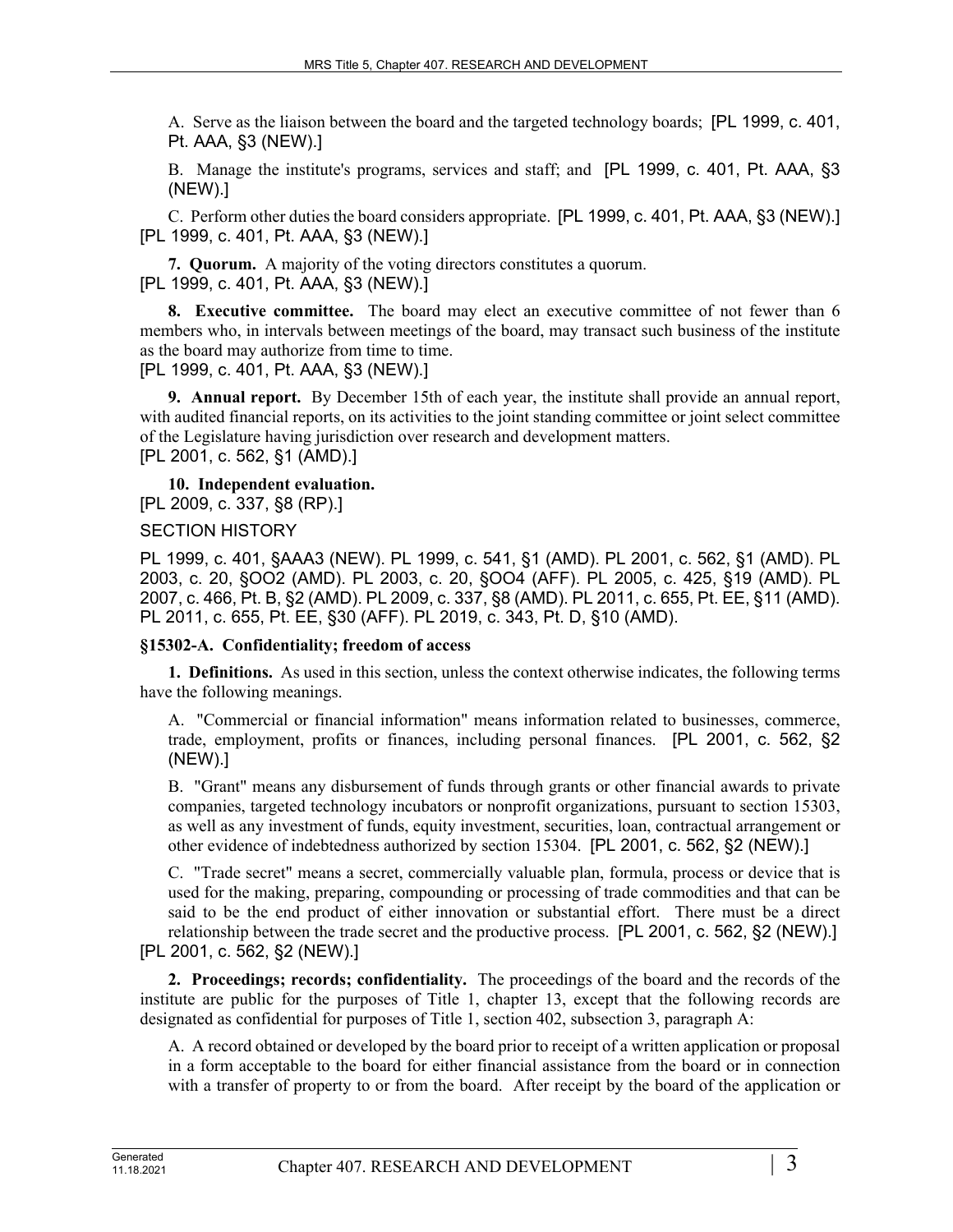proposal, a record pertaining to the application or proposal may not be considered confidential unless it is confidential under another provision of this subsection; [PL 2001, c. 562, §2 (NEW).]

B. A peer review or analysis or other document related to the evaluation of a grant application or proposal; [PL 2001, c. 562, §2 (NEW).]

C. A record that the person, including the institute, to whom the record belongs or pertains has requested be designated confidential and that the institute has determined contains proprietary information, trade secrets or commercial or financial information, the release of which could be competitively harmful to the submitter of the information, could impair the institute's ability in the future to obtain similar necessary information solely through the voluntary provision of such information and could affect other institute interests, such as program effectiveness and compliance; [PL 2001, c. 562, §2 (NEW).]

D. A financial statement, credit report or tax return of an individual or other record obtained or developed by the board, the disclosure of which would constitute an invasion of personal privacy as determined by the board; [PL 2001, c. 562, §2 (NEW).]

E. A record, including a financial statement or tax return obtained or developed by the board in connection with monitoring or servicing activity of the board, pertaining to financial assistance provided or to be provided by or with the assistance of the board; [PL 2001, c. 562, §2 (NEW).]

F. A record obtained or developed by the board that contains an assessment by a person who is not employed by the board of the creditworthiness or financial condition of a person or project; [PL 2001, c. 562, §2 (NEW).]

G. A financial statement or business and marketing plan in connection with a project receiving or to receive financial assistance from the board, if the person to whom the statement or plan belongs or pertains has requested that the record be designated confidential; and [PL 2001, c. 562, §2 (NEW).]

H. Those employee personnel records made confidential pursuant to section 957, subsection 5 and section 17057. [PL 2001, c. 562, §2 (NEW).]

#### [PL 2001, c. 562, §2 (NEW).]

**3. Wrongful disclosure prohibited.** A member, officer, employee, agent, other representative of the board or other person may not knowingly divulge or disclose records declared confidential by this section, except that the board may, in its discretion, make or authorize a disclosure of impersonal, statistical or general information or may make or authorize disclosure of information:

A. If necessary in connection with processing an application for or obtaining or maintaining financial assistance for a person or in connection with acquiring, maintaining or disposing of property; [PL 2001, c. 562, §2 (NEW).]

B. To a financing institution or credit reporting service; [PL 2001, c. 562, §2 (NEW).]

C. If necessary to comply with any federal or state law or rule or with an agreement pertaining to financial assistance; [PL 2001, c. 562, §2 (NEW).]

D. If necessary to ensure collection of an obligation in which the board has or may have an interest; [PL 2001, c. 562, §2 (NEW).]

E. Obtained from records declared confidential by this section for introduction for the record in litigation or a proceeding in which the board has appeared; or [PL 2001, c. 562, §2 (NEW).]

F. Pursuant to a subpoena, request for production of documents, warrant or other order by competent authority, as long as the order appears to have first been served on the person to whom the confidential information sought pertains or belongs and as long as the order appears on its face or otherwise to have been issued or made upon lawful authority. [PL 2001, c. 562, §2 (NEW).]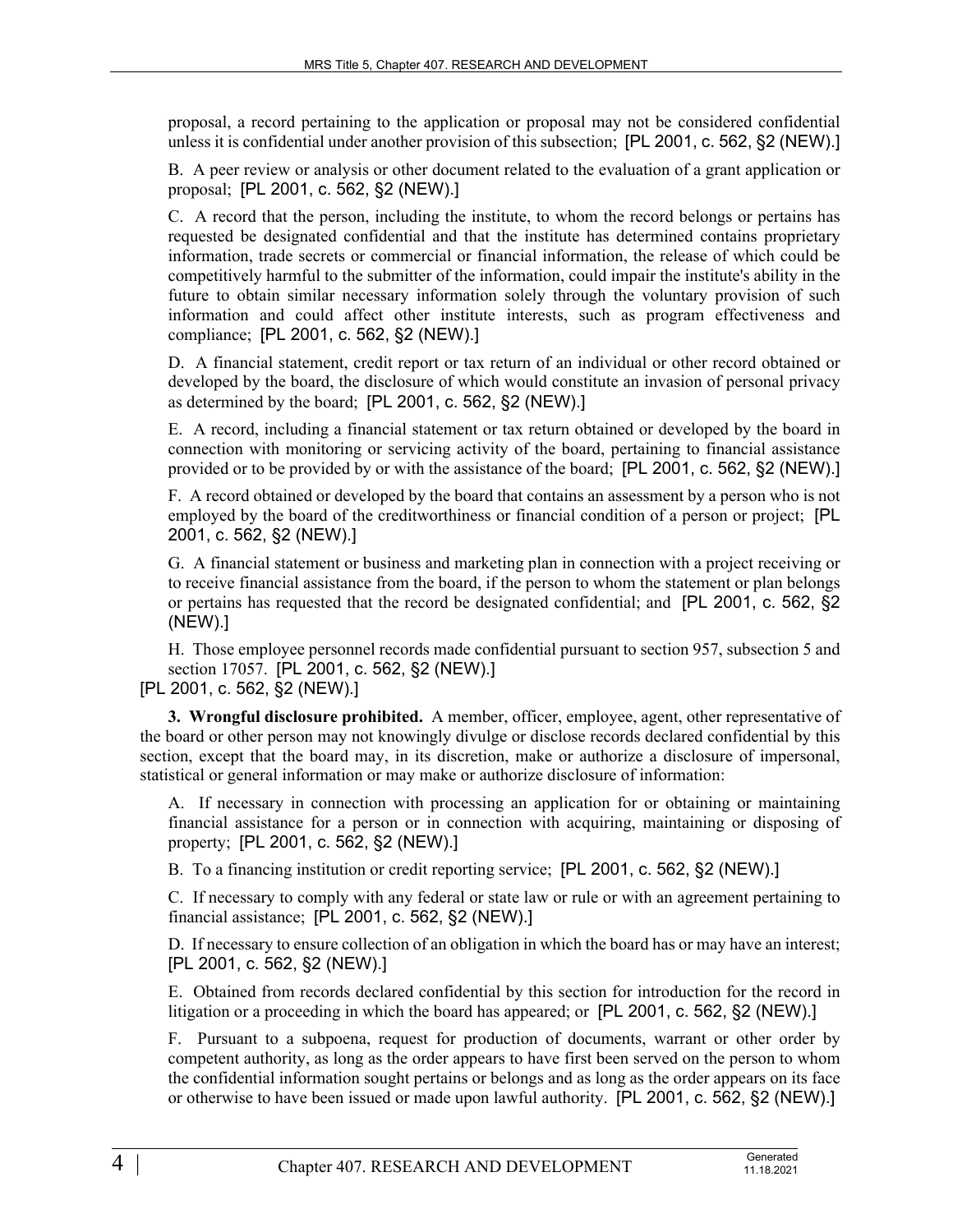[PL 2001, c. 562, §2 (NEW).]

**4. Public information.** Notwithstanding subsection 2, the institute shall make available the following information upon request:

A. Names and addresses of recipients of or applicants for financial assistance, including principals where applicable; [PL 2001, c. 562, §2 (NEW).]

B. Amounts, types and terms of financial assistance provided to recipients or requested by applicants, including, without limitation, repayment period, security and rights of the institute to receive royalties and other payments, if any; [PL 2001, c. 562, §2 (NEW).]

C. General descriptions of projects and businesses benefiting or to benefit from financial assistance; [PL 2001, c. 562, §2 (NEW).]

D. Names of transferors or transferees, including principals, of property to or from the institute, the general terms of transfer, the transfer instrument or agreement and the purposes for which the transferred property will be used; [PL 2001, c. 562, §2 (NEW).]

E. Number of new jobs created, the number of patents and copyrightable works produced, information identifying the patents and registered copyrightable works produced, the amount of royalties or returns on equity investments received by the institute or the amount of repayments received by the institute in connection with institute grants, except for information that would place a recipient of or an applicant for financial assistance at a competitive disadvantage; [PL 2001, c. 562, §2 (NEW).]

F. Policies concerning institute governance, operations or procedures for review or funding of applications; and [PL 2001, c. 562, §2 (NEW).]

G. Any information pursuant to waiver considered satisfactory by the institute. [PL 2001, c. 562, §2 (NEW).]

[PL 2001, c. 562, §2 (NEW).]

**5. Construction.** This section must be strictly construed to protect the confidentiality of all documents designated as confidential, the confidentiality of which is essential to the technology development purpose of the institute and to the confidence of the private sector in the institute and its mission.

[PL 2001, c. 562, §2 (NEW).]

SECTION HISTORY

PL 2001, c. 562, §2 (NEW).

# **§15303. Duties of institute**

**1. Fiscal agent for public investments in private research and development.** The institute is the fiscal agent of the State for all funds appropriated or allocated to the institute. Fiscal duties include the disbursement of funds through grants to private companies, targeted technology incubators and nonprofit research laboratories. Other duties include the accounting, evaluation and monitoring of all activities of the institute and all programs funded in whole or in part by grants from the institute. The institute may fund necessary precursors to commercialization of products and services, including the development of new technologies and processes, the development of product concepts and the manufacture of prototypes.

[PL 1999, c. 401, Pt. AAA, §3 (NEW).]

**2. Targeted technology boards.** The institute shall work directly with and provide staffing to targeted technology sectors to stimulate and manage the research and development grant process in private companies through technology-specific boards, which are subsidiaries of the board consisting of private sector representatives, scientists and others determined appropriate by representatives of the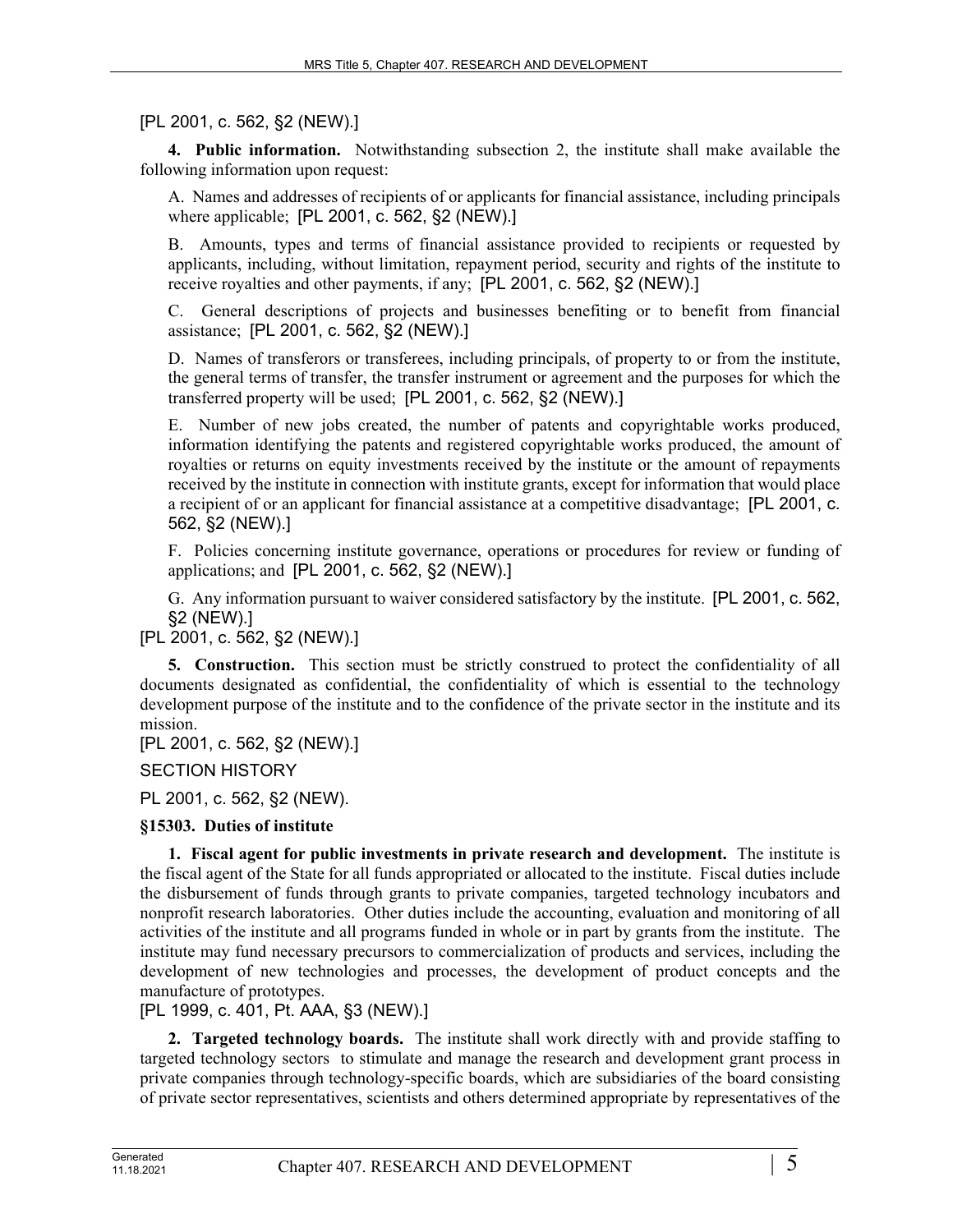targeted technology sectors. If the institute's board determines it necessary, the institute shall provide start-up organizational and development grants to those targeted technology sectors. Each technology board may establish goals and objectives for its sector based on state economic development goals, establish research and development priorities, help companies network with each other and advise them on funding opportunities and on the availability of other support services, prepare criteria by which to evaluate proposals, solicit and receive competitive funding proposals, arrange for peer reviews and screen proposals and select those to be forwarded to the board for final evaluation. The board may delegate, based on conditions it determines appropriate, partial or full regranting authority to those technology boards that have demonstrated capacity to execute grants that are likely to lead to commercialization of a new technology or product.

[PL 1999, c. 401, Pt. AAA, §3 (NEW).]

**3. Measures of performance.** The institute shall develop quantifiable measures of performance to which it will hold all grantees accountable, including, but not limited to, the number of new jobs created by the grant, the amount of sales generated, the number of patents produced and the amount of corporate income taxes paid, and shall require all grantees to report regularly to the institute on those measures during the grant period and for 5 years following the end of the grant period. [PL 1999, c. 401, Pt. AAA, §3 (NEW).]

**4. Adoption of bylaws.** The institute shall adopt bylaws, through the board, consistent with this chapter for the governance of its affairs.

[PL 1999, c. 401, Pt. AAA, §3 (NEW).]

**5. Employees.** The institute shall fix, through the board, the compensation of all employees of the institute.

[PL 1999, c. 401, Pt. AAA, §3 (NEW).]

**6. Cooperation with associated organizations and the University of Maine System.** The institute, in implementing its powers and duties:

A. Shall foster strategic considerations of economic development in the allocation of resources among the targeted technology sectors and promote activities that cut across technologies and achieve competitive advantages for Maine; [PL 1999, c. 401, Pt. AAA, §3 (NEW).]

B. Shall ensure that the institute's programs reflect the policies as described in the State's science and technology plan developed by the Maine Science and Technology Foundation and consult with the Maine Science and Technology Foundation in the formation of those programs; [PL 1999, c. 401, Pt. AAA, §3 (NEW).]

C. Shall collaborate with the University of Maine System on the development and annual update of an outcome-based 5-year technology plan that integrates private sector commercialization in the targeted technologies with university-sponsored research and development; [PL 1999, c. 401, Pt. AAA, §3 (NEW).]

D. Shall coordinate its priorities with the applied research and development efforts of the University of Maine System insofar as those efforts are in the targeted technologies and encourage, when possible and appropriate, companies and research laboratories receiving funds from the institute to establish joint ventures with the university system; and [PL 1999, c. 401, Pt. AAA, §3 (NEW).]

E. Shall cooperate with the Department of Economic and Community Development, the Maine Manufacturing Extension Partnership, the University of Maine System and others in their efforts to ensure that a complementary system of support services, including, as needed and appropriate, incubators, business assistance, technology transfer, market research, patent research and similar services, is in place and available to companies and research laboratories receiving funds from the institute. [PL 2017, c. 109, §3 (AMD).]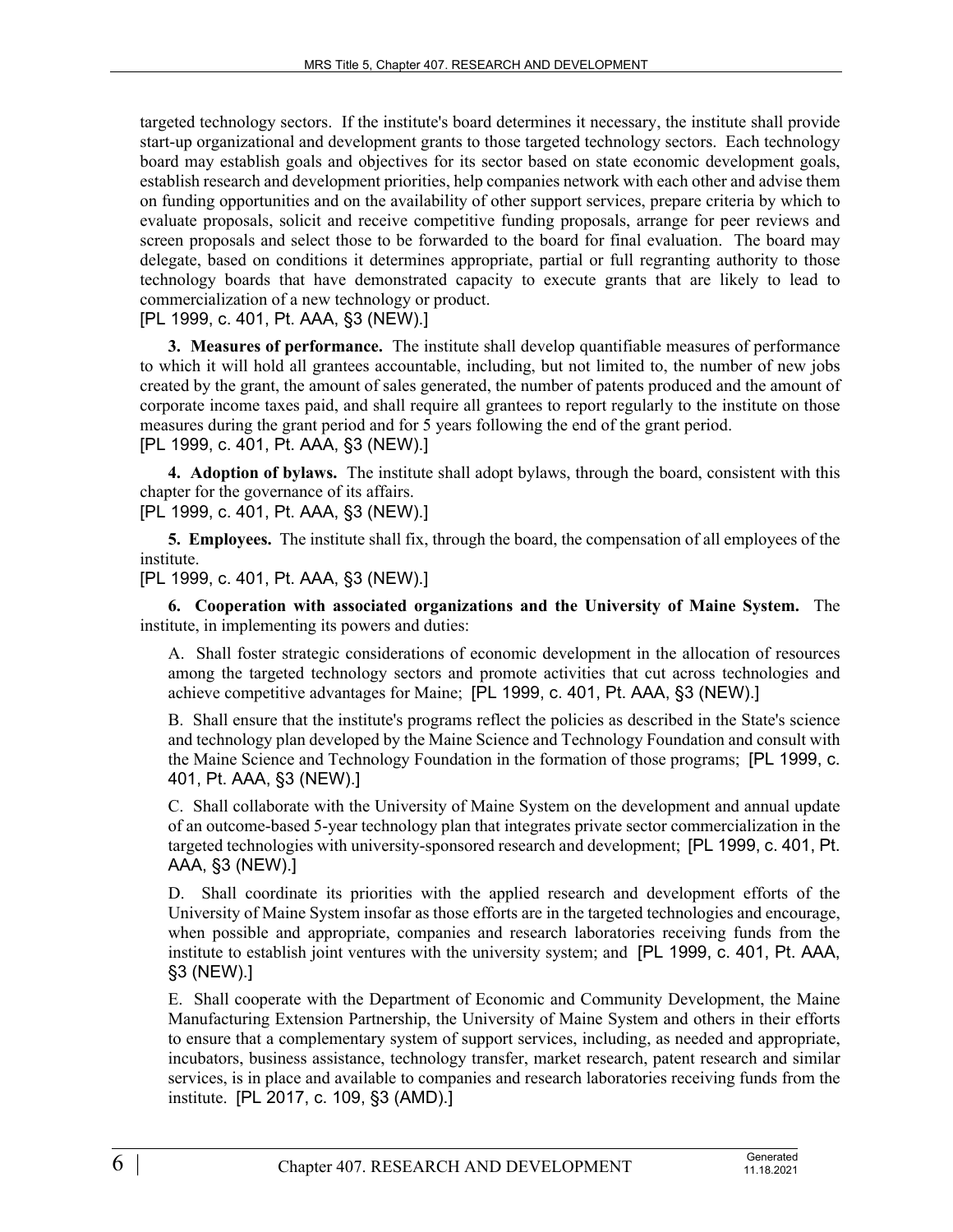# [PL 2017, c. 109, §3 (AMD).]

**6-A. SBIR technical assistance program.** The institute shall establish a program to provide technical assistance to small businesses based in the State, pursuant to the federal Small Business Innovation Development Act of 1982, Public Law 97-219, to develop competitive small business innovation research, or SBIR, proposals for submission to any of the federal agencies participating in the SBIR program.

A. The technical assistance program may include, but is not limited to, small grants to hire grant writers, networking with scientists and other successful SBIR awardees, seminars on agencyspecific solicitations and grant writing. [PL 1999, c. 608, §12 (NEW).]

B. The institute shall conduct a program to inform small businesses of the federal SBIR program and the state program in order to ensure that all firms have the opportunity to participate in these programs. [PL 1999, c. 608, §12 (NEW).]

C. The institute shall establish eligibility requirements and award selection criteria to serve as the basis for technical assistance funding under this program. [PL 1999, c. 608, §12 (NEW).]

This subsection is in effect if, and as long as, federal financial participation is available pursuant to the federal Small Business Innovation Development Act of 1982. [PL 1999, c. 608, §12 (NEW).]

**6-B. Maine Biomedical Research Board.**  [PL 2021, c. 36, §11 (RP).]

**6-C. Administer funds.** The institute shall administer the Maine Technology Capacity Fund established under section 15303‑A.

[PL 2003, c. 20, Pt. RR, §6 (NEW); PL 2003, c. 20, Pt. RR, §18 (AFF).]

**7. Other duties and powers.** The institute shall do all things necessary or convenient to carry out the lawful purposes of the institute under this chapter and may establish and operate programs, including, but not limited to, the following:

A. A technology center pursuant to section 15322; [PL 2017, c. 109, §4 (NEW).]

B. A program to promote and encourage the establishment, maintenance and operation of incubators and accelerators in the entrepreneurial support system by awarding grants and other forms of financial assistance to companies, nonprofit entities, economic development agencies, educational institutions, government agencies or other entities for programs that promote an entrepreneurial business environment or train or educate entrepreneurs. Support for a program under this paragraph must be awarded on a competitive basis, with effectiveness and effect on Maine's economy as the primary criteria. The administrative costs of a program under this paragraph are not management and related operating costs of the institute under section 15305; [PL 2017, c. 109, §4 (NEW).]

C. A program, in cooperation with the University of Maine System, to provide summer internship opportunities for college students in the entrepreneurial support system. Students must be selected on a competitive basis and be placed with companies, nonprofit entities, economic development agencies, educational institutions, government agencies or other entities in targeted technologies. The administrative costs of a program under this paragraph are not management and related operating costs of the institute under section 15305; [PL 2017, c. 109, §4 (NEW).]

D. A program, in collaboration with the Maine Innovation Economy Advisory Board under Title 10, section 949, to support the technology transfer activities of the University of Maine System, other postsecondary educational institutions in the State and nonprofit research institutes eligible for funding under an asset technology fund established and administered by the institute, to increase the level of patenting at the University of Maine System, other postsecondary institutions in the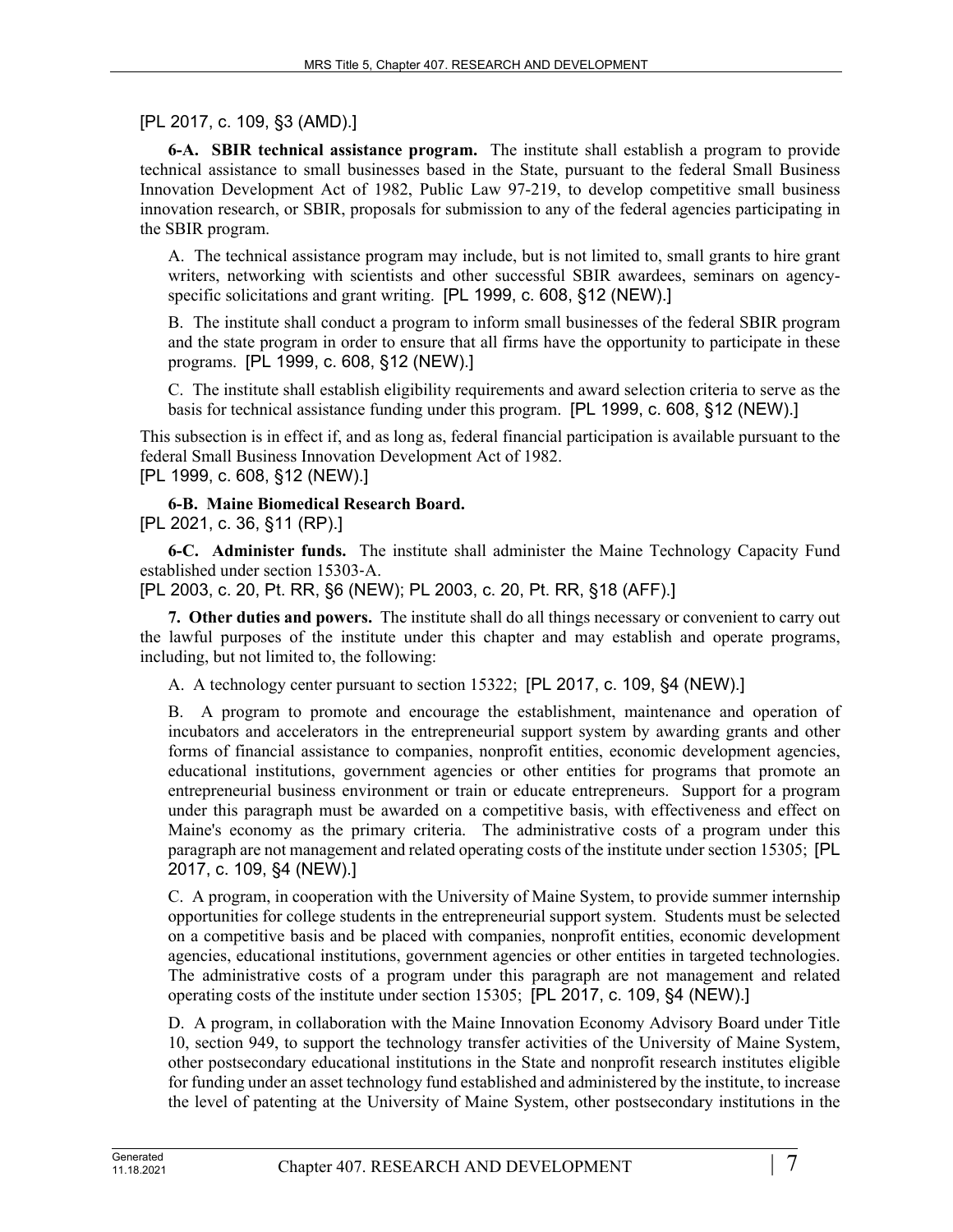State and nonprofit research institutes and to promote the licensing of the patents, especially to new and existing companies with operations in the State. Support under this paragraph may include expenses associated with patenting and licensing. The administrative costs of a program under this paragraph are not management and related operating costs of the institute under section 15305; and [PL 2017, c. 109, §4 (NEW).]

E. A program in collaboration with the University of Maine School of Law to support the commercialization and manufacturing of innovations in the State by providing education and assistance with the patent process of the United States Patent and Trademark Office to companies, inventors and entrepreneurs in the State. The administrative costs of a program under this paragraph are not management and related operating costs of the institute under section 15305. [PL 2017, c. 109, §4 (NEW).]

[PL 2017, c. 109, §4 (AMD).]

## SECTION HISTORY

PL 1999, c. 401, §AAA3 (NEW). PL 1999, c. 608, §12 (AMD). PL 2001, c. 196, §10 (AMD). PL 2003, c. 20, §RR6 (AMD). PL 2003, c. 20, §RR18 (AFF). PL 2017, c. 109, §§3, 4 (AMD). PL 2021, c. 36, §11 (AMD).

#### **§15303-A. Maine Technology Capacity Fund**

The Maine Technology Capacity Fund is established within the institute to strengthen employment opportunities in the State by increasing the science and technology investment level through partnerships among the State Government, private enterprise, the Federal Government and private and public research institutions. The fund may be used to match public and private funds that provide program or consulting resources to targeted technology sectors to increase their capacity to develop into industry clusters. The fund may also be used to support best-practice studies or to provide technical assistance on a contractual basis to enhance the capacity of the targeted technology sectors to develop into industry clusters. [PL 2003, c. 20, Pt. RR, §7 (NEW); PL 2003, c. 20, Pt. RR, §18 (AFF).]

**1. Definitions.** As used in this section, unless the context otherwise indicates, the following terms have the following meanings.

A. "Enterprise" means a firm doing business in this State that is engaged or proposes to be engaged in this State in value-added agricultural, natural resource-based or other manufacturing, research and development, or in the provision of knowledge-based services. [PL 2003, c. 20, Pt. RR, §7 (NEW); PL 2003, c. 20, Pt. RR, §18 (AFF).]

B. "Fund" means the Maine Technology Capacity Fund account in the Other Special Revenue funds. [PL 2003, c. 20, Pt. RR, §7 (NEW); PL 2003, c. 20, Pt. RR, §18 (AFF).]

C. "Intellectual property" means any legally protectable materials, including new information, technologies, inventions, designs, works of authorship, any strain, variety or culture of an organism, or any portion, modification, translation or extension of these items, and processes, mineral discoveries and other legally protectable materials, including know-how and trade secrets, that are generated as a direct and indirect result of investments made by the institute through contracts, grants or any other legal agreement. [PL 2003, c. 20, Pt. RR, §7 (NEW); PL 2003, c. 20, Pt. RR, §18 (AFF).]

D. "Protection of intellectual property rights" means protecting the institute's rights to intellectual property through intellectual property protection mechanisms, including, but not limited to, patents, copyrights, trademarks, trade secrets and licensing rights. [PL 2003, c. 20, Pt. RR, §7 (NEW); PL 2003, c. 20, Pt. RR, §18 (AFF).]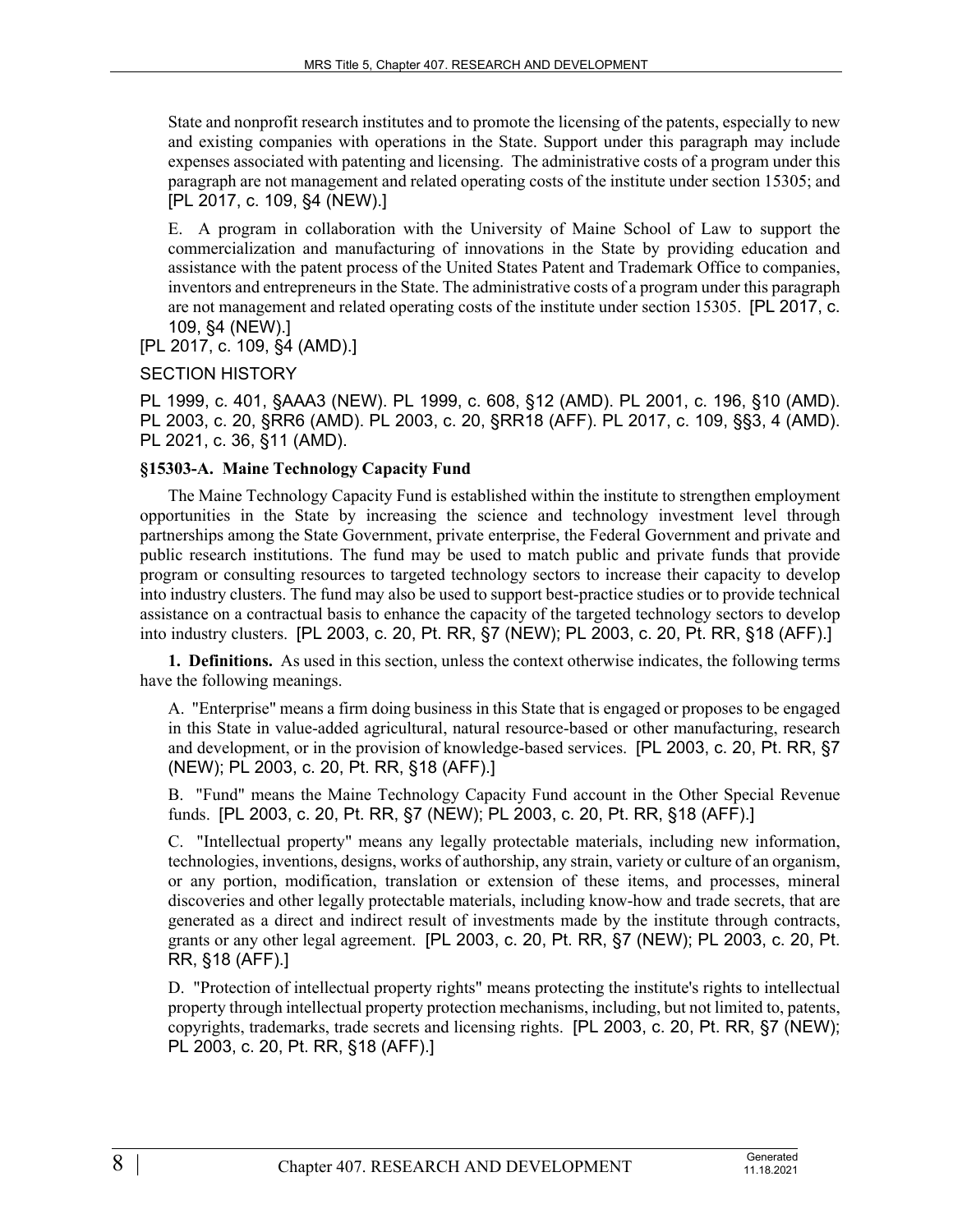E. "Technology commercialization" means the process of bringing an investment-grade technology out of an enterprise or a private or public laboratory for first-run application in the marketplace. [PL 2003, c. 20, Pt. RR, §7 (NEW); PL 2003, c. 20, Pt. RR, §18 (AFF).]

F. "Technology development" means strategically focused research aimed at developing investment-grade technologies essential to market competitiveness. For purposes of this section, "technology development" does not refer to basic research, but rather to products, devices, techniques or processes that have advanced beyond the theoretical stage and are in a prototype or industry practice stage. [PL 2003, c. 20, Pt. RR, §7 (NEW); PL 2003, c. 20, Pt. RR, §18 (AFF).]

G. "Technology extension" means the introduction and adaptation of off-the-shelf technologies and state-of-the-art management practices to the specific circumstances of individual firms. [PL 2003, c. 20, Pt. RR, §7 (NEW); PL 2003, c. 20, Pt. RR, §18 (AFF).]

[PL 2003, c. 20, Pt. RR, §7 (NEW); PL 2003, c. 20, Pt. RR, §18 (AFF).]

**2. Organization.** The board has all the powers and authority, not explicitly prohibited by law, necessary or convenient to carry out and effectuate the functions, duties and responsibilities of the fund, including, but not limited to:

A. Taking actions in partnership with private enterprise, the Federal Government and private and public research institutions to:

(1) Increase the rate of technology extension across manufacturing and knowledge-based firms throughout the State;

(2) Increase the amount of technology development occurring in the State; and

(3) Increase the rate at which technologies with potential commercial application are moved out of private and public laboratories into the marketplace; [PL 2003, c. 20, Pt. RR, §7 (NEW); PL 2003, c. 20, Pt. RR, §18 (AFF).]

B. Soliciting, borrowing, accepting and receiving money from any public or private source to augment state contributions to the fund; [PL 2003, c. 20, Pt. RR, §7 (NEW); PL 2003, c. 20, Pt. RR, §18 (AFF).]

C. Approving an annual budget for the fund and investing and expending money from the fund; [PL 2003, c. 20, Pt. RR, §7 (NEW); PL 2003, c. 20, Pt. RR, §18 (AFF).]

D. Contracting with public entities as necessary to further the purposes of this section; [PL 2003, c. 20, Pt. RR, §7 (NEW); PL 2003, c. 20, Pt. RR, §18 (AFF).]

E. Carrying forward any unexpended state appropriations into succeeding fiscal years; [PL 2003, c. 20, Pt. RR, §7 (NEW); PL 2003, c. 20, Pt. RR, §18 (AFF).]

F. Providing an annual report to the Governor and the Legislature by January 1st of each regular session of the Legislature within the annual report of the institute, setting forth:

(1) The operations and accomplishments of the fund during the fiscal year; and

(2) The assets and liabilities of the fund at the end of its most recent fiscal year; [PL 2003, c. 20, Pt. RR, §7 (NEW); PL 2003, c. 20, Pt. RR, §18 (AFF).]

G. Owning intellectual property, licensing intellectual property and negotiating for and collecting royalty rights or otherwise realizing a return on investment made under the fund and all programs of the institute when appropriate in order to promote the interests and investments of the State in furthering science and technology; and [PL 2003, c. 20, Pt. RR, §7 (NEW); PL 2003, c. 20, Pt. RR, §18 (AFF).]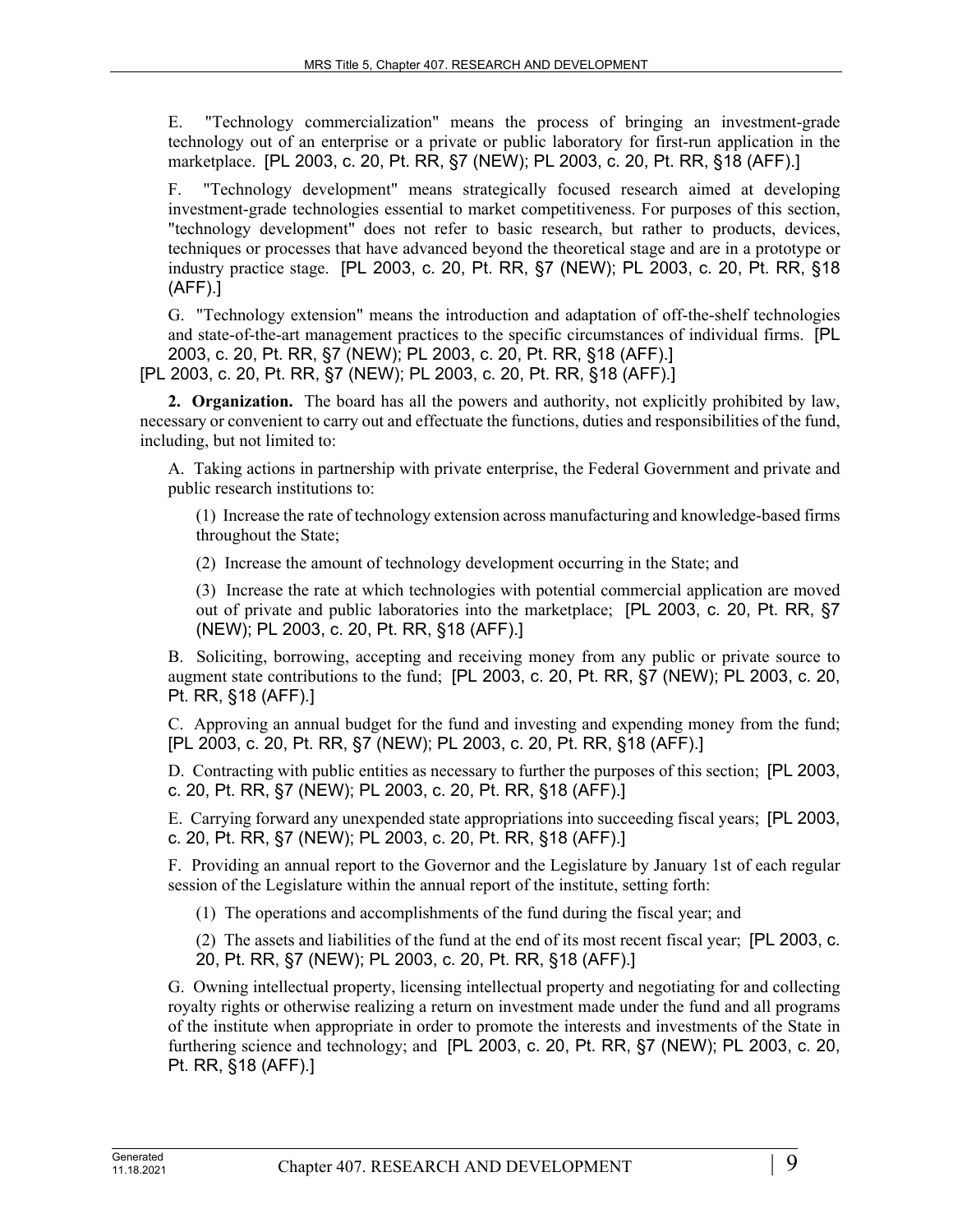H. Protecting all proprietary information contained in proposals, contracts and grants or any other legal agreement only when such information is likely to involve patentable material that loses its protectable nature when presented in a public forum. [PL 2003, c. 20, Pt. RR, §7 (NEW); PL 2003, c. 20, Pt. RR, §18 (AFF).]

[PL 2003, c. 20, Pt. RR, §7 (NEW); PL 2003, c. 20, Pt. RR, §18 (AFF).]

**3. Authorized activities.** The board may:

A. Receive and accept from any source allocations, appropriations, grants or contributions of money to be held, used or applied to carry out this subchapter, subject to the conditions upon which the grants and contributions may be made, including, but not limited to, appropriations, allocations, grants or gifts from any federal agency or governmental subdivision or the State and its agencies. The amounts of the revenues generated by the investment of money contained in the fund may be used to pay the institute's operating expenses associated with the operation of the fund; and [RR 2007, c. 1, §2 (COR).]

B. Engage in matching grants activities, including, but not limited to, federal, private and foundation awards for technology extension, science and technology development and technology commercialization activities that require state funding matches and are considered consistent with the purposes of the fund. Focus areas for investment include, but are not limited to, targeted technologies as defined in section 15301. [PL 2003, c. 20, Pt. RR, §7 (NEW); PL 2003, c. 20, Pt. RR, §18 (AFF).]

[RR 2007, c. 1, §2 (COR).]

**4. Guidelines.** The board shall establish guidelines for:

A. The amounts of the revenues generated by the investment of money in the fund that may be used to pay the institute's operating expenses associated with the operation of the fund; and [PL 2003, c. 20, Pt. RR, §7 (NEW); PL 2003, c. 20, Pt. RR, §18 (AFF).]

B. Cash and in-kind match requirements based on the activities to be supported with the fund. The institute shall strive to achieve a minimum match of 1:1, on an annual basis, for matching grant activities supported under the fund. [PL 2003, c. 20, Pt. RR, §7 (NEW); PL 2003, c. 20, Pt. RR, §18 (AFF).]

[PL 2003, c. 20, Pt. RR, §7 (NEW); PL 2003, c. 20, Pt. RR, §18 (AFF).]

**5. Liquidation and dissolution.** In the event of liquidation or dissolution of the institute or the fund, any rights or interests in a qualified security or portion of a qualified security purchased with money invested by the State vest in the State. The State is entitled to, in proportion to the amount of investment in the fund by the State, any balance of money remaining in the fund after payment of all debts and obligations upon liquidation or dissolution of the institute or the fund.

[PL 2003, c. 20, Pt. RR, §7 (NEW); PL 2003, c. 20, Pt. RR, §18 (AFF).]

# SECTION HISTORY

PL 2003, c. 20, §RR7 (NEW). PL 2003, c. 20, §RR18 (AFF). RR 2007, c. 1, §2 (COR).

## **§15304. Powers of institute**

The institute may: [PL 1999, c. 401, Pt. AAA, §3 (NEW).]

**1. Suit.** Sue or be sued in its own name;

[PL 1999, c. 401, Pt. AAA, §3 (NEW).]

**2. Application for and receipt of funds.** Apply for and receive funds from any private source or governmental entity, whether by way of grant, donation or loan or in any other manner. The State Controller shall pay the institute's total state allotment for each fiscal year to the institute on July 1st of that year, and these funds are nonlapsing;

[PL 1999, c. 401, Pt. AAA, §3 (NEW).]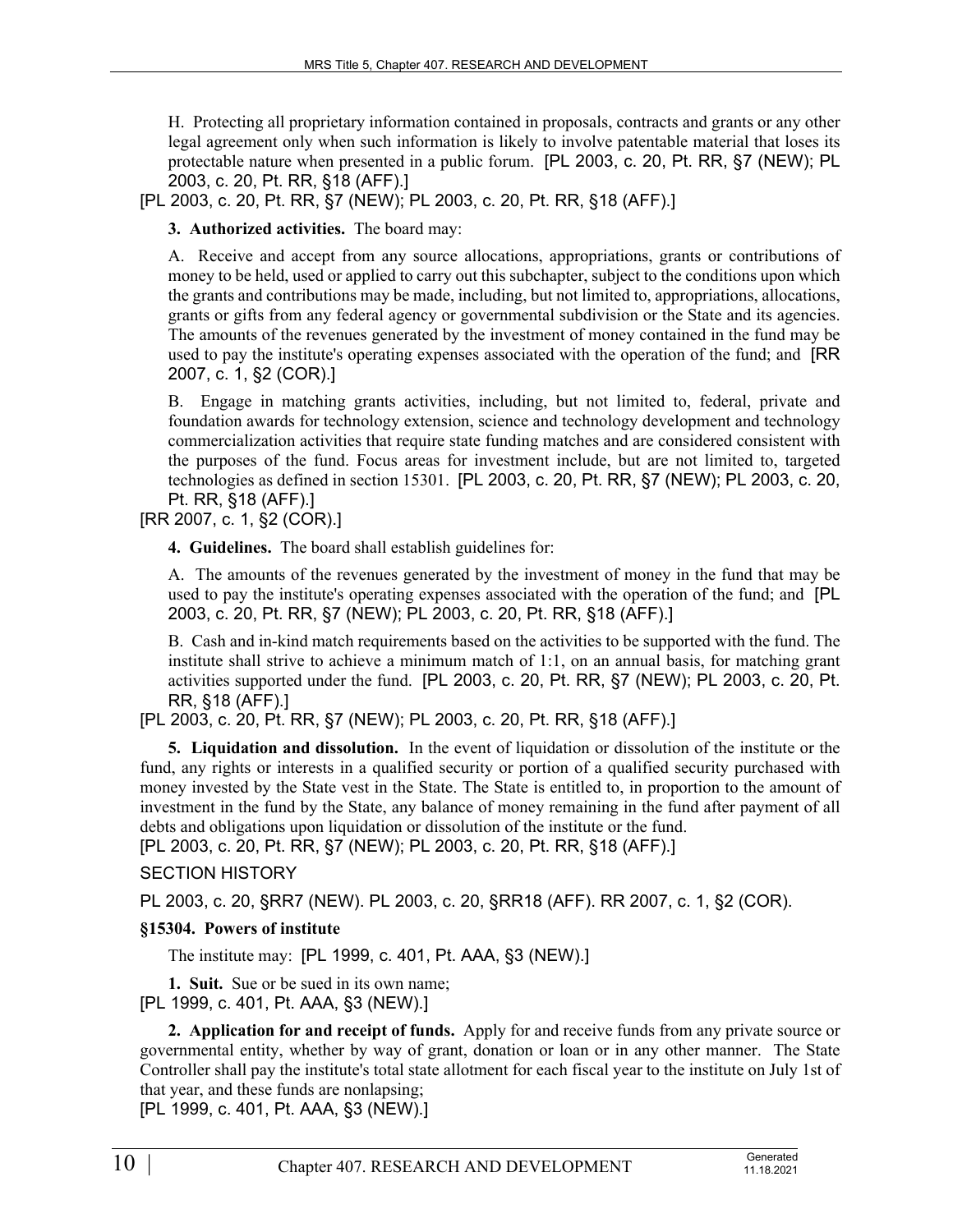**3. Invest funds.** Invest, reinvest and use on behalf of the institute for any of its purposes funds received from any source for carrying out this chapter, including the use of funds for program and administrative costs, and expend interest earnings on those funds as appropriate to implement this chapter;

# [PL 1999, c. 401, Pt. AAA, §3 (NEW).]

**4. Real and personal property.** Purchase, seek, receive, hold, lease, acquire by foreclosure, operate, manage, license, sell, convey, transfer, grant or lease real and personal property, together with those rights and privileges that may be incidental and appurtenant to the property and the use of the property, including, but not limited to, any real or personal property acquired by the institute from time to time in the satisfaction of debts or enforcement of obligations;

[PL 1999, c. 401, Pt. AAA, §3 (NEW).]

**5. Expenditures and obligations regarding real and personal property.** Make all expenditures and incur any obligations reasonably required in the exercise of sound business principles to secure possession of, preserve, maintain, insure and improve real and personal property or interests in real and personal property acquired by the institute;

[PL 1999, c. 401, Pt. AAA, §3 (NEW).]

**6. Securities.** Acquire, subscribe to, own, hold, sell, assign, transfer, mortgage or pledge the stock, shares, bonds, debentures, notes or other securities and evidences of interest in or indebtedness of any person, firm, corporation, joint stock company, partnership, association or trust and, while the owner or holder thereof, exercise all the rights, powers and privileges of ownership, including the right to vote; [PL 1999, c. 401, Pt. AAA, §3 (NEW).]

**7. Encumbrance of property.** Mortgage, pledge or otherwise encumber any property right or thing of value acquired pursuant to the powers contained in subsection 3, 4 or 5 as security for the payment of any part of the purchase price of the property right or thing of value; [PL 1999, c. 401, Pt. AAA, §3 (NEW).]

**8. Equity investments; loans; contractual arrangements.** In addition to disbursement of funds through grants as described in section 15303, make alone or in participation or cooperation with others direct equity investments in, loans to or any other contractual arrangement allowed by law with private companies, targeted technology incubators and nonprofit research laboratories for the same purposes for which grants may be made. For each disbursement of funds made by the institute, the institute shall require satisfactory evidence of matching funds in cash in an amount equal to the state funds invested in whatever form by the institute in eligible recipients. Matching funds may be in the form of debt or equity, but must be at risk in the business for a minimum of 5 years; [PL 1999, c. 401, Pt. AAA, §3 (NEW).]

**9. Royalties.** Establish and execute a policy on royalties; [PL 1999, c. 401, Pt. AAA, §3 (NEW).]

**10. Employees; contracts and liabilities.** Hire and compensate employees, make contracts for goods or services and incur liabilities with respect to the same with any entity for any of the purposes described by those contracts and authorized by this chapter; [PL 1999, c. 401, Pt. AAA, §3 (NEW).]

**11. Debt.** Borrow money for any of the purposes authorized in this chapter, incur debt, which includes the issuance of bonds, debt, notes or other evidences of indebtedness, whether secured or unsecured, and secure the same by mortgage, pledge, deed of trust or other lien on the institute's property, rights and privileges of every kind and nature or any part of or interest in any of them; [PL 1999, c. 401, Pt. AAA, §3 (NEW).]

**12. Seal.** Have and use a corporate seal; [PL 1999, c. 401, Pt. AAA, §3 (NEW).]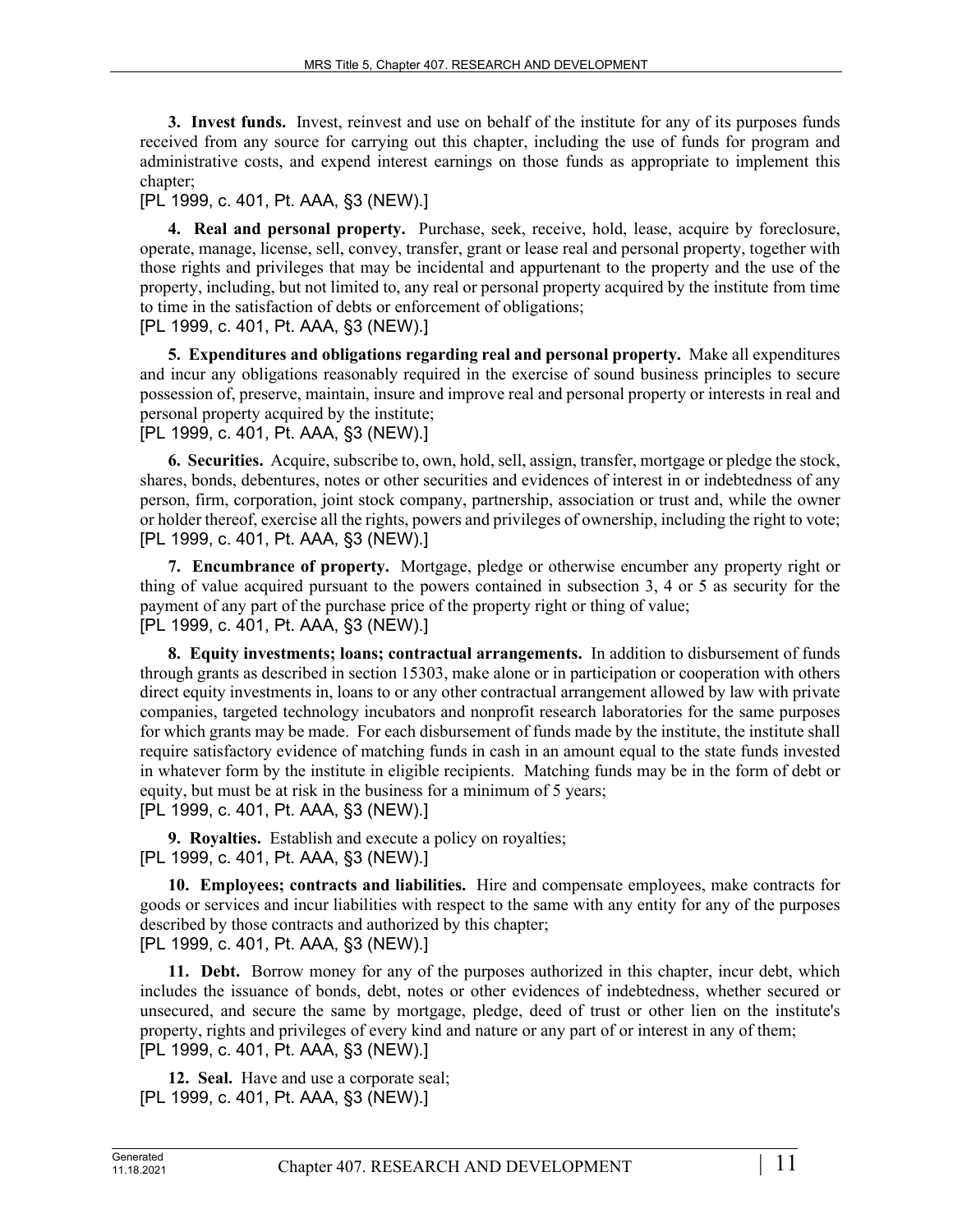**13. Pension plans; insurance.** Establish and carry out pension plans, profit sharing plans and other retirement, incentive or insurance plans for any of its employees; and [PL 1999, c. 401, Pt. AAA, §3 (NEW).]

**14. Other powers.** Act or do anything necessary or useful for carrying out any of its powers, duties or purposes.

[PL 1999, c. 401, Pt. AAA, §3 (NEW).]

SECTION HISTORY

PL 1999, c. 401, §AAA3 (NEW).

#### **§15305. Limitation of powers**

The institute may not enter into contracts, obligations or commitments of any kind on behalf of the State or any of its agencies, nor does it have the power of eminent domain or any other power not provided to business corporations generally. Bonds, notes and other evidences of indebtedness of the institute may not in any way be a debt or liability of the State or constitute a pledge of the faith and credit of the State. The institute may not expend more than 10% of funds appropriated per biennium by the State for management and related operating costs of the institute. [PL 2013, c. 225, §1 (AMD).]

#### SECTION HISTORY

PL 1999, c. 401, §AAA3 (NEW). PL 2013, c. 225, §1 (AMD).

#### **§15306. Liability of officers, directors and employees**

All officers, directors, employees and other agents of the institute entrusted with the custody of the securities of the institute or authorized to disburse the funds of the institute must be bonded either by a blanket bond or by individual bonds with a minimum limitation of \$100,000 coverage for each person covered by the bond or bonds, or equivalent fiduciary liability insurance, conditioned upon the faithful performance of their duties. The premiums for the bond or bonds must be paid out of the assets of the institute. [PL 2005, c. 425, §20 (AMD).]

## SECTION HISTORY

PL 1999, c. 401, §AAA3 (NEW). PL 2005, c. 425, §20 (AMD).

## **§15307. Prohibited interests of officers, directors and employees**

An officer, director or employee of the institute or a spouse or dependent child of any of those individuals may not receive any direct personal benefit from the activities of the institute in assisting any private entity. This section does not prohibit corporations or other entities with which an officer or director is associated by reason of ownership or employment from participating in science and technology activities with the institute if ownership or employment is made known to the board and the officer or director abstains from voting on matters relating to that participation. This prohibition does not extend to corporators who are not officers or directors of the institute. [PL 1999, c. 401, Pt. AAA, §3 (NEW).]

#### SECTION HISTORY

PL 1999, c. 401, §AAA3 (NEW).

## **§15308. General conditions; dissolution**

The institute shall operate as a nonprofit organization consistent with its composition and broad public purposes. The following conditions apply to the operation or dissolution of the institute. [PL 1999, c. 401, Pt. AAA, §3 (NEW).]

**1. Net earnings of institute.** No part of the net earnings of the institute may benefit any member, officer, director or employee except that the institute may pay reasonable compensation for services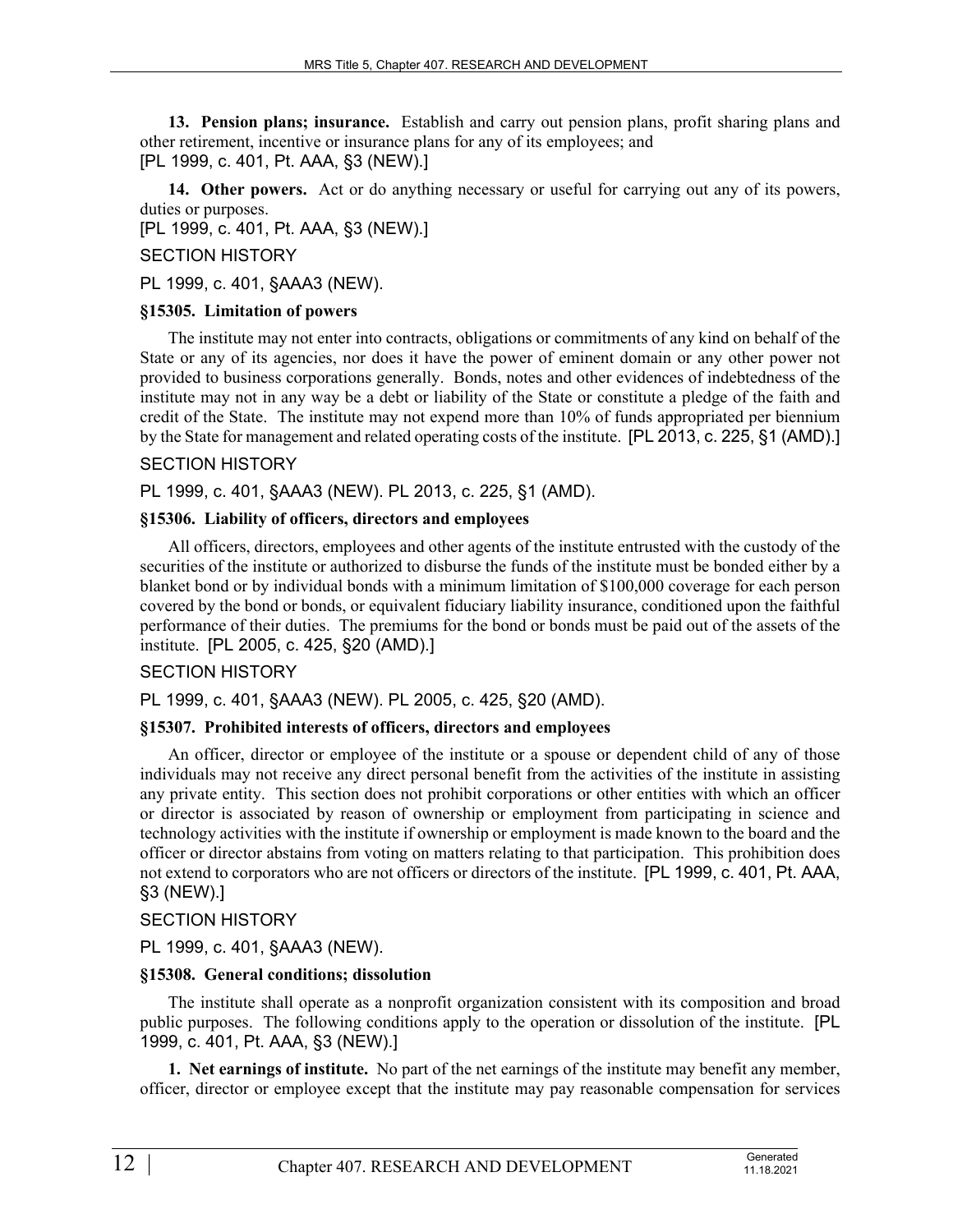rendered and otherwise hold, manage and dispose of its property in furtherance of the purposes of the institute.

[PL 1999, c. 401, Pt. AAA, §3 (NEW).]

# **2. Dissolution of institute.**

[PL 2005, c. 425, §21 (RP).]

# SECTION HISTORY

PL 1999, c. 401, §AAA3 (NEW). PL 2005, c. 425, §21 (AMD).

# **§15309. Liberal construction**

This chapter must be construed liberally to effect the interest and purposes of the institute for an improved science and technology capacity-building effort in the State and must be broadly interpreted to effect that intent and those purposes. [PL 1999, c. 401, Pt. AAA, §3 (NEW).]

## SECTION HISTORY

PL 1999, c. 401, §AAA3 (NEW).

## **§15310. Maine Technology Institute Director**

# **(REALLOCATED FROM TITLE 5, SECTION 13070-N)**

**1. Appointment.** The Governor shall appoint, using a full and competitive search process and after giving proper consideration to the qualifications in subsection 3, a full-time Maine Technology Institute Director, referred to in this section as the "director," subject to review by the joint standing committee or joint select committee of the Legislature having jurisdiction over research and development matters and to confirmation by the Legislature, who serves at the pleasure of the Governor. The director shall report to the commissioner in the execution of the director's responsibilities.

# [PL 1999, c. 708, §3 (RAL).]

**2. Duties.** The director serves as the president of the Maine Technology Institute upon confirmation by the institute's board of directors. The director shall oversee activities of the institute and has the duties and responsibilities provided in chapter 407.

[PL 1999, c. 708, §3 (RAL).]

**3. Qualifications.** The director must have demonstrated experience in the management of organizations that innovate, commercialize and deploy technology and expertise in integrating technology commercialization and deployment with economic development.

[PL 1999, c. 708, §3 (RAL).]

SECTION HISTORY

PL 1999, c. 708, §3 (RAL).

## **§15311. Funding for research and development**

For fiscal years 2003-04 and 2004-05 only, the Governor shall submit a funding level recommendation for operational costs of applied research and development. The recommendation must be transmitted to the Legislature within the time schedules set forth in section 1666. If the Governor submits legislation setting forth appropriations for operational costs of applied research and development that differ from the equivalent of not less than 2% of total actual General Fund revenue of the previous fiscal year, the Governor shall simultaneously submit a report to the joint standing committees of the Legislature having jurisdiction over appropriations and financial affairs and research and development matters explaining why the Governor's budget legislation differs from the equivalent of not less than 2% of total actual General Fund revenue of the previous fiscal year. [PL 2001, c. 559, Pt. MM, §1 (NEW).]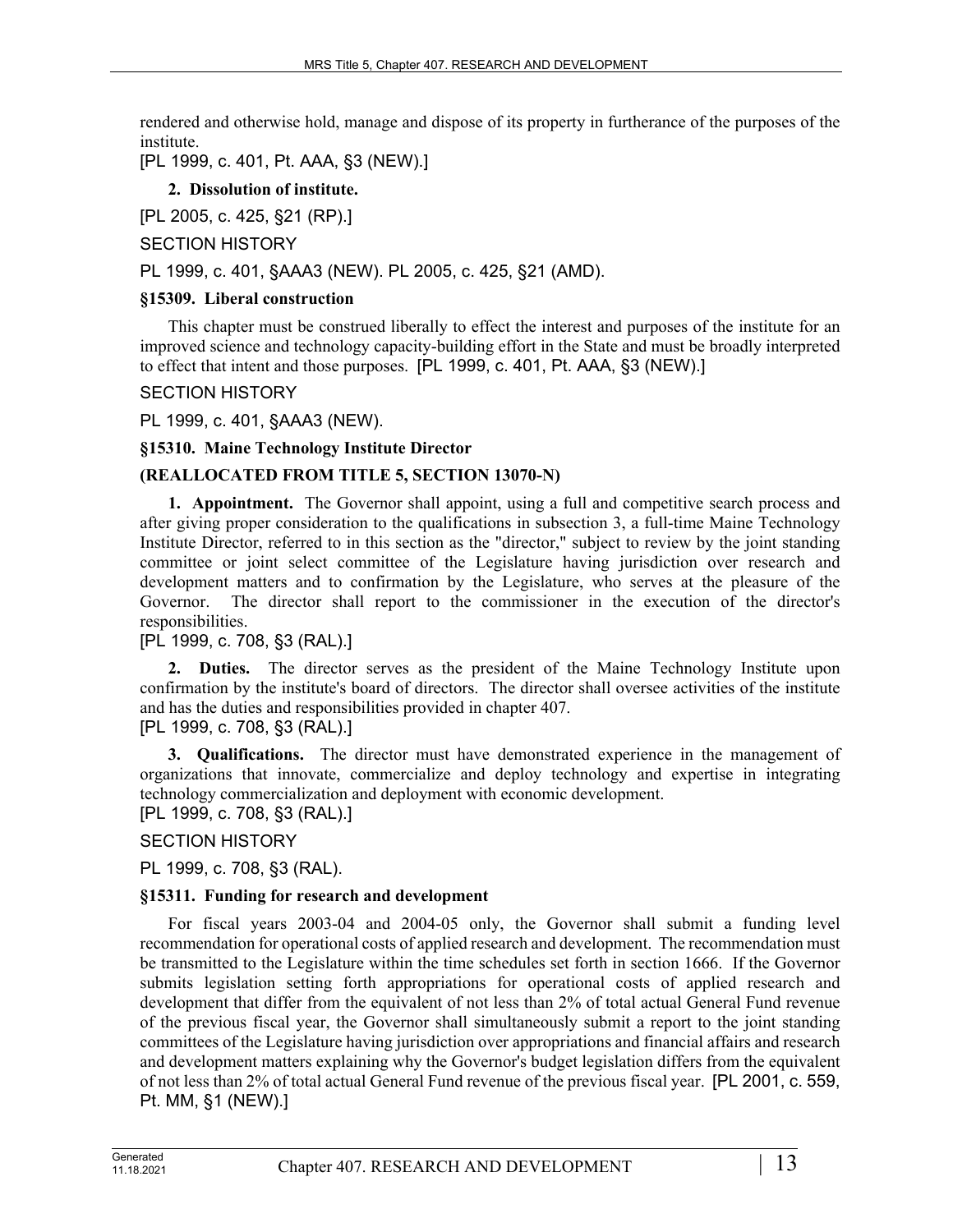SECTION HISTORY PL 2001, c. 559, §MM1 (NEW).

## **SUBCHAPTER 2**

#### **TECHNOLOGY CENTERS**

**§15321. Technology centers**

#### **(REPEALED)**

SECTION HISTORY

PL 1999, c. 731, §UUU3 (NEW). PL 2001, c. 471, §§A8,9 (AMD). PL 2001, c. 562, §3 (AMD). PL 2003, c. 20, §OO2 (AMD). PL 2003, c. 20, §OO4 (AFF). PL 2005, c. 19, §4 (AMD). PL 2007, c. 597, §7 (AMD). PL 2009, c. 90, §2 (AMD). PL 2009, c. 369, Pt. A, §19 (RP). PL 2011, c. 691, Pt. C, §3 (RP).

#### **SUBCHAPTER 3**

#### **TECHNOLOGY CENTERS**

#### **§15322. Technology centers**

**1. Establishment; purpose.** The technology centers, referred to in this section as "the centers," are established. The purpose of the centers is to support early-stage development of technology-based businesses. The self-managed, state-coordinated centers, strategically placed throughout the State, are an integral component of the State's efforts to foster new technology-based businesses. The goals of the centers include the following:

A. The retention of successful start-up businesses in the State; [PL 2011, c. 691, Pt. C, §4 (NEW).]

B. The improvement of opportunities for workers through the creation of technologically advanced jobs; and [PL 2011, c. 691, Pt. C, §4 (NEW).]

C. The encouragement of private-sector initiatives. [PL 2011, c. 691, Pt. C, §4 (NEW).] [PL 2011, c. 691, Pt. C, §4 (NEW).]

**2. Administration.** The following provisions govern the administration of the centers.

A. Each technology center is governed by its own board of directors. Each board of directors shall determine services to be provided pursuant to subsection 3, paragraph C. [PL 2011, c. 691, Pt. C, §4 (NEW).]

B. The Department of Economic and Community Development shall determine assistance criteria and desired program outcomes and establish an application process so that technology centers possessing personnel with applicable skills can be chosen to best deliver services to technologybased entrepreneurs within a respective area unless the technology centers are administered by the Maine Technology Institute pursuant to section 15303, subsection 7, paragraph A. [PL 2017, c. 109, §5 (AMD).]

[PL 2017, c. 109, §5 (AMD).]

**3. Technology centers.** The following provisions govern technology centers.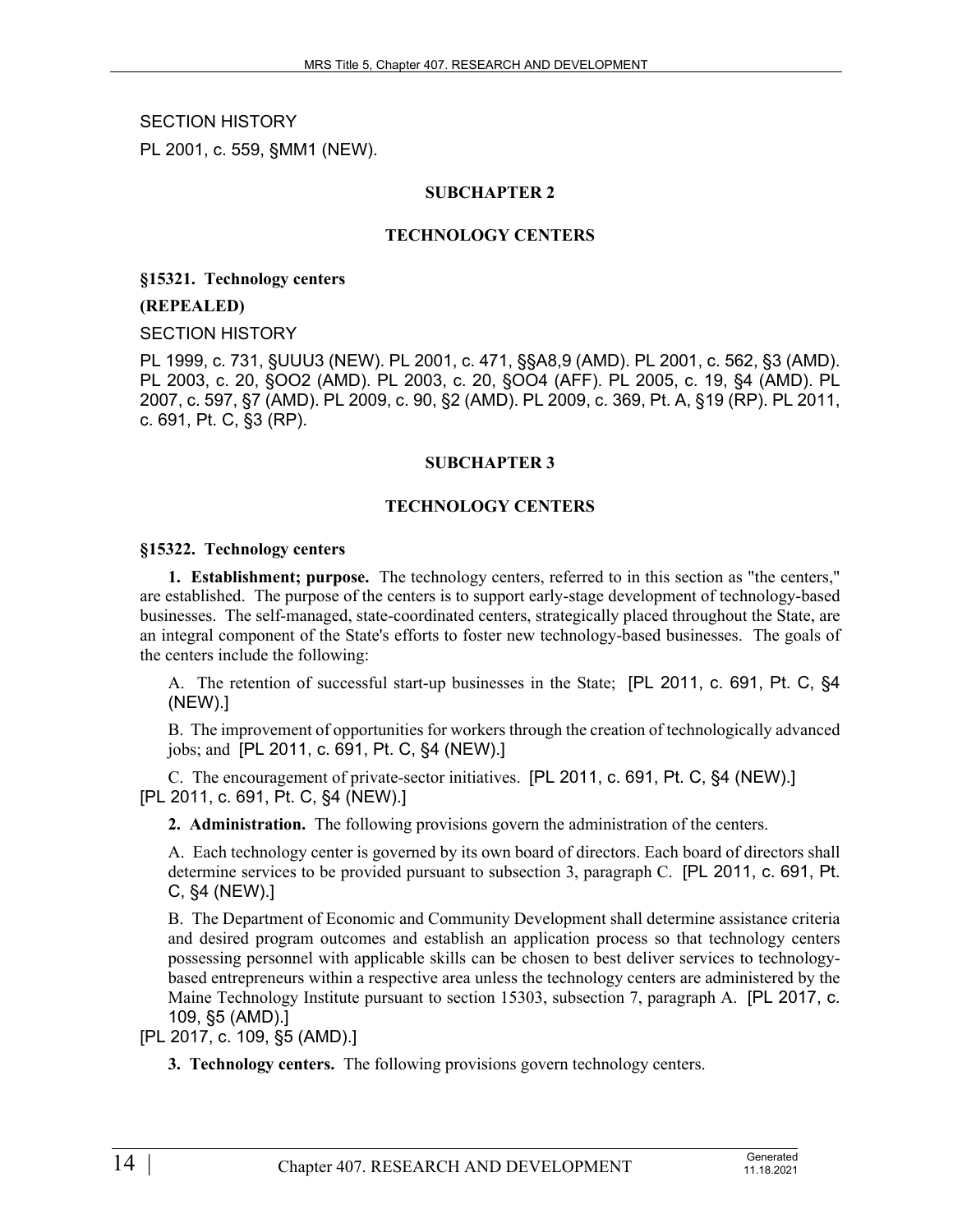A. A technology center may be incorporated as a nonprofit organization, be part of a nonprofit organization, be incorporated as a for-profit organization or be part of a for-profit organization. The following provisions govern a for-profit technology center.

(1) Services made available to a technology center by the center director must be made available to all clients of a for-profit center.

(2) A for-profit center in a targeted technology may apply for available funding. A for-profit center selected for funding shall accept the funding as a loan that may be paid back in the form of cash, equity or royalties as agreed upon by the for-profit center and the Department of Economic and Community Development. [PL 2011, c. 691, Pt. C, §4 (NEW).]

B. The records and proceedings of the technology centers are public for the purposes of Title 1, chapter 13 except that the following records are designated as confidential for the purposes of Title 1, section 402, subsection 3, paragraph A:

(1) A record obtained or developed by a technology center prior to receipt of a written application or proposal in a form acceptable to the technology center for assistance from the technology center. After receipt by the technology center of the application or proposal, a record pertaining to the application or proposal may not be considered confidential unless it is confidential under another provision of this paragraph;

(2) A peer review or analysis or other document related to the evaluation of a grant application or proposal;

(3) A record that the person, including the technology center, to whom the record belongs or pertains has requested be designated confidential and that the technology center has determined contains proprietary information, trade secrets or commercial or financial information, the release of which could be competitively harmful to the submitter of the information, could impair the technology center's ability in the future to obtain similar necessary information solely through the voluntary provision of such information and could affect other technology center interests, such as program effectiveness and compliance. For purposes of this subparagraph, the following terms have the following meanings.

(a) "Commercial or financial information" means information related to businesses, commerce, trade, employment, profits or finances, including personal finances.

(b) "Trade secret" means a secret, commercially valuable plan, formula, process or device that is used for the making, preparing, compounding or processing of trade commodities and that can be said to be the end product of either innovation or substantial effort. There must be a direct relationship between the trade secret and the productive process;

(4) A financial statement, credit report or tax return of an individual or other record obtained or developed by the technology center, the disclosure of which would constitute an invasion of personal privacy as determined by the technology center;

(5) A record, including a financial statement or tax return obtained or developed by the technology center in connection with a monitoring or servicing activity of the technology center, pertaining to financial assistance provided or to be provided by or with the assistance of the technology center;

(6) A record obtained or developed by the technology center that contains an assessment by a person who is not employed by the technology center of the creditworthiness or financial condition of a person or project;

(7) A financial statement or business and marketing plan in connection with a project receiving or to receive financial or other assistance from the technology center, if the person to whom